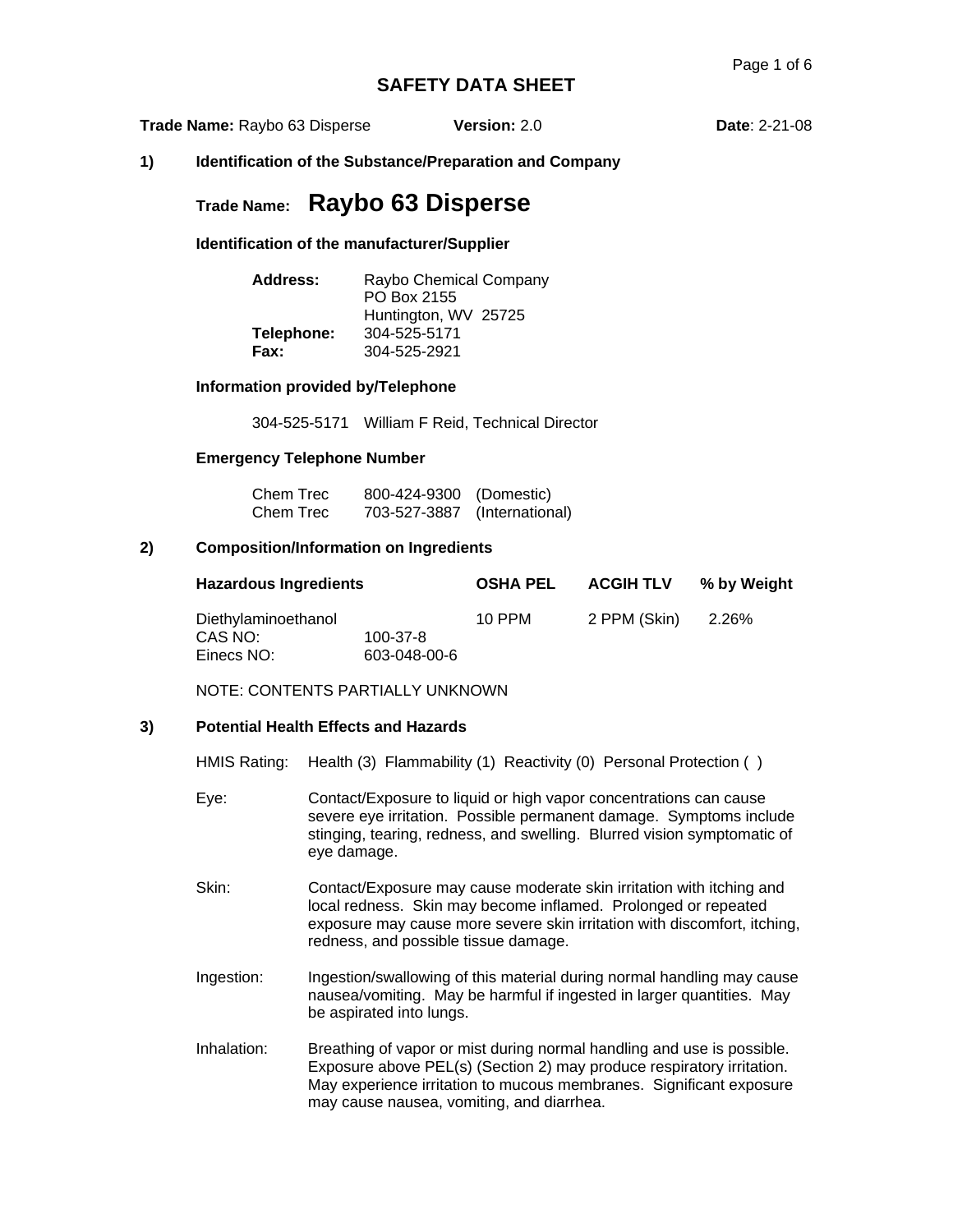|                           |                |                             | Trade Name: Raybo 63 Disperse                    |                                       | Version: 2.0                                                                                                                                                                                                                                                           | <b>Date: 2-21-08</b> |
|---------------------------|----------------|-----------------------------|--------------------------------------------------|---------------------------------------|------------------------------------------------------------------------------------------------------------------------------------------------------------------------------------------------------------------------------------------------------------------------|----------------------|
| Chronic:<br>(Information) |                |                             | No Data                                          |                                       |                                                                                                                                                                                                                                                                        |                      |
| (Information)             | Developmental: |                             | liquid or vapor.                                 |                                       | No Data. As a precaution, avoid prolonged or repeated exposure to                                                                                                                                                                                                      |                      |
|                           |                | Symptoms of Exposure:       |                                                  |                                       | Signs and symptoms of exposure to this product may include<br>irritation to eyes (redness, tearing, and blurred vision). Skin may<br>become inflamed. Overexposure via inhalation or ingestion may<br>cause nausea, vomiting, and diarrhea.                            |                      |
| 4)                        |                | <b>First Aid Measurers</b>  |                                                  |                                       |                                                                                                                                                                                                                                                                        |                      |
|                           | Eyes:          |                             |                                                  |                                       | If symptoms develop, remove from exposure. Flush eyes with water while<br>holding eyelids open. If symptoms persist, seek immediate medical attention.                                                                                                                 |                      |
|                           | Skin:          |                             | seek medical attention.                          |                                       | Remove affected clothing. Flush exposed skin with water. If symptoms persist,                                                                                                                                                                                          |                      |
|                           | Ingestion:     |                             |                                                  |                                       | If symptoms develop, seek medical attention/advice.                                                                                                                                                                                                                    |                      |
|                           | Inhalation:    |                             |                                                  |                                       | If symptoms develop, move away from exposure and into fresh air. If<br>symptoms persist, keep person warm and quiet. Seek medical attention.<br>If breathing is difficult, administer oxygen.                                                                          |                      |
|                           |                |                             | <b>NOTE TO PHYSICIANS:</b>                       |                                       | Possible Aspiration Hazard. Note hazardous material<br>component(s) (Section 2).                                                                                                                                                                                       |                      |
| 5)                        |                |                             | <b>Fire Fighting Measurers</b>                   |                                       |                                                                                                                                                                                                                                                                        |                      |
|                           |                | <b>Flammable Properties</b> |                                                  |                                       |                                                                                                                                                                                                                                                                        |                      |
|                           | Flash Point:   |                             |                                                  | $>200^{\circ}F$ ( $>93^{\circ}C$ )    | Method: Tag Closed Cup (TCC)                                                                                                                                                                                                                                           |                      |
|                           |                | <b>Flammable Limits:</b>    | Lower Flammable Limit:<br>Upper Flammable Limit: |                                       | Unknown<br>Unknown                                                                                                                                                                                                                                                     |                      |
|                           |                |                             | Autoignition Temperature:                        |                                       | No Data                                                                                                                                                                                                                                                                |                      |
|                           |                |                             |                                                  | <b>Hazardous Combustion Products:</b> | Products of combustion may include carbon<br>monoxide, carbon dioxide, and hydrocarbons,<br>and oxides of nitrogen.                                                                                                                                                    |                      |
|                           |                | <b>Extinguishing Media:</b> |                                                  |                                       | Carbon dioxide and dry chemical for small fires.<br>Alcohol type or general purpose foam for large<br>fires. Water spray may be ineffective. Water<br>may be used to cool containers to prevent<br>pressure buildup and possible autoignition when<br>exposed to heat. |                      |
|                           |                |                             | Fire Fighting Instructions:                      |                                       | Under fire conditions, the water component can<br>be boiled away and then combustion will occur.<br>Tightly sealed containers may explode from                                                                                                                         |                      |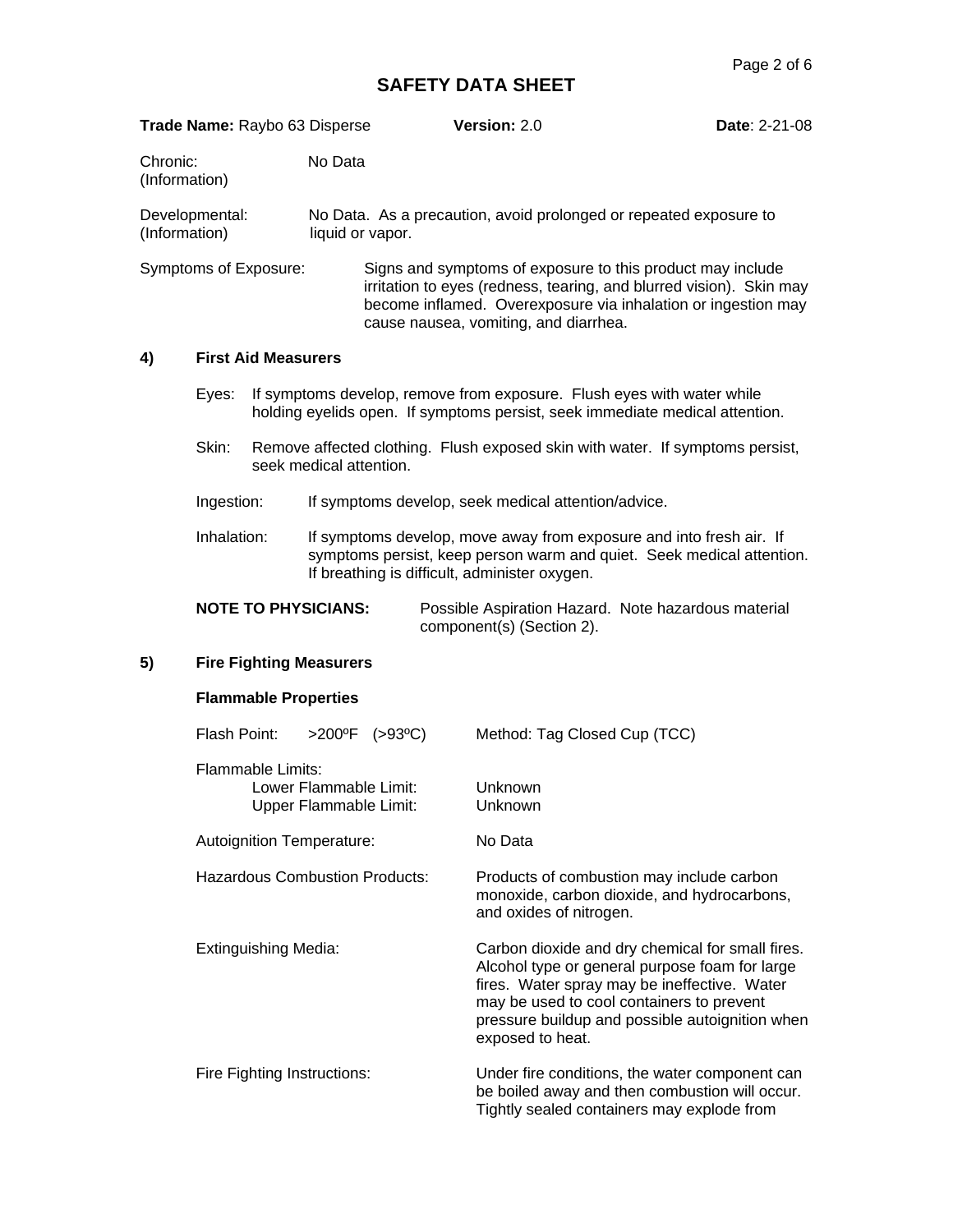| Trade Name: Raybo 63 Disperse |                                     | Version: 2.0                                                                                                                                                                                                                                                                                           | <b>Date: 2-21-08</b>                                                                               |
|-------------------------------|-------------------------------------|--------------------------------------------------------------------------------------------------------------------------------------------------------------------------------------------------------------------------------------------------------------------------------------------------------|----------------------------------------------------------------------------------------------------|
|                               |                                     | steam pressure when exposed to excessive<br>equipment for surrounding media.                                                                                                                                                                                                                           | heat. Wear self-contained breathing apparatus<br>with all appropriate turn-out gear and protective |
| 6)                            | <b>Accidental Release Measurers</b> |                                                                                                                                                                                                                                                                                                        |                                                                                                    |
|                               | <b>Personal Precautions:</b>        | Provide adequate ventilation. Wear appropriate<br>personal protective equipment (PPE) and exclude those<br>unprotected from the area. Eliminate all sources of<br>ignition.                                                                                                                            |                                                                                                    |
|                               | <b>Environmental Precautions:</b>   | Prevent discharge to streams, lakes, or other bodies of<br>water. Notify supervisors or proper authorities that a<br>spill has occurred. (See Section 13 for Disposal<br>Information)                                                                                                                  |                                                                                                    |
|                               | Methods for Cleaning Up:            | Stop spill at source. Immediately collect and<br>containerize uncontaminated product and use in non-<br>critical areas if possible. If contaminated (dirt,<br>deleterious materials, etc.) containerize and absorb any<br>residual or unrecoverable product with vermiculite, floor<br>absorbent, etc. |                                                                                                    |

#### **7) Handling and Storage**

- Handling: Handle containers (even empty) with caution. Do NOT use in or around high temperature areas. Capped containers may build up pressure when exposed to heat and may explode violently. PROTECT FROM FREEZING. Use recommended PPE when handling containers. Ensure availability of emergency eyewash and shower facilities.
- Storage: PROTECT FROM FREEZING. Keep containers tightly closed. Store closed containers in a cool, well ventilated place away from ignition sources and incompatible material.

#### **8) Exposure Controls/Personal Protection**

- Engineering Controls: Local exhaust should be adequate. Mechanical ventilation is recommended when necessary to reduce concentration below the TLV. Always provide mechanical ventilation of confined spaces.
- Respiratory Protection: Not normally required with good ventilation. If vapor concentration becomes high, increase ventilation to reduce vapors or use an approved (NIOSH/MSHA) respirator. Respirator type: chemical cartridge; mist, organic vapor; may be appropriate up to 10X PEL with dust (particulate) prefilter. Consult your safety administrator. Respiratory protection should be used in compliance with OSHA standard 29 CFR 1910.134.
- Skin Protection: During handling and application, wear solvent/chemical resistant gloves, rubber or Buna N. Wear clothing/coveralls appropriate for the risk of exposure.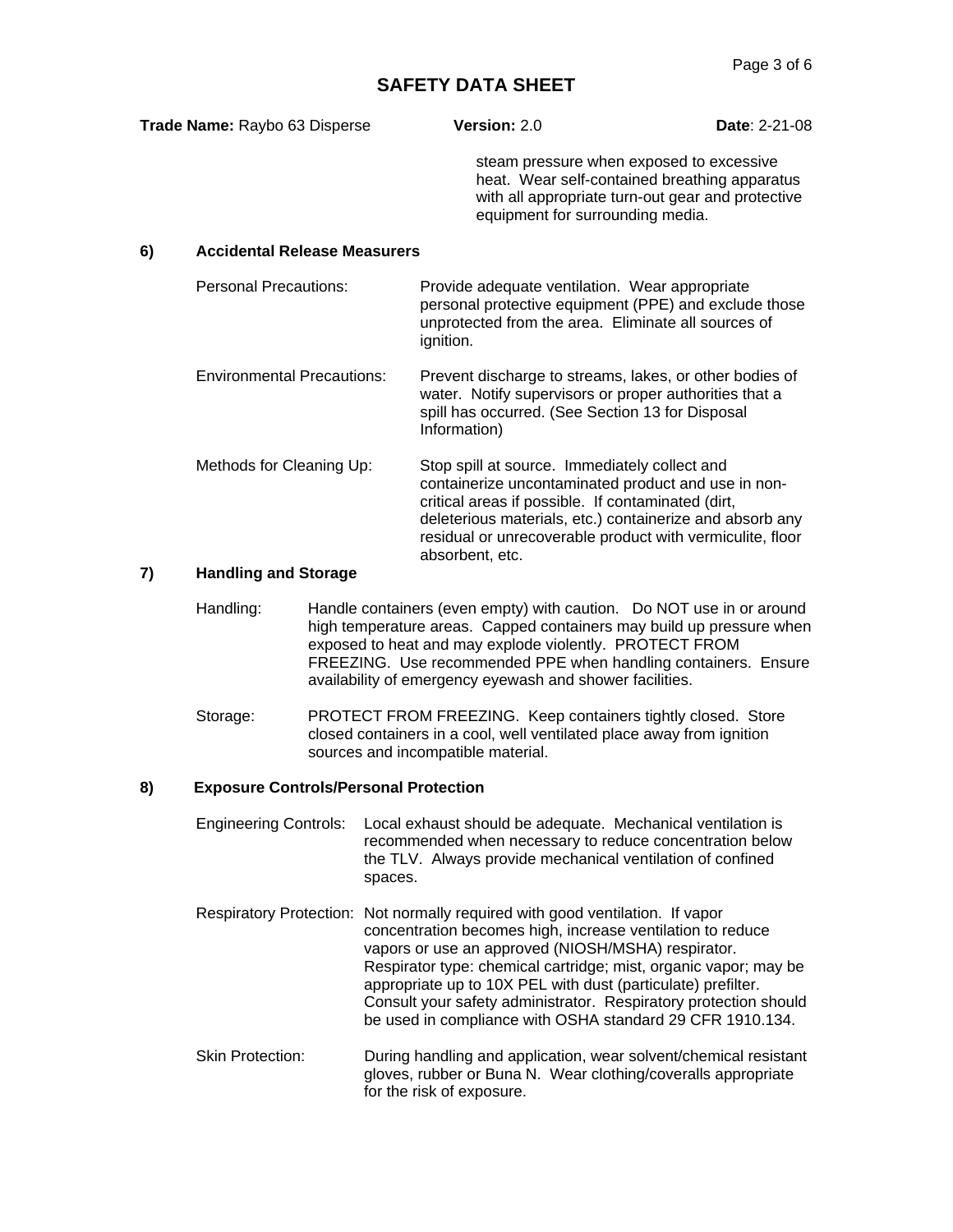| Trade Name: Raybo 63 Disperse          |                                                                                                                                                                       |                                                                                                                                         | Version: 2.0                                                                                                   |                                                                           | <b>Date: 2-21-08</b>                                                                                                                                                             |  |
|----------------------------------------|-----------------------------------------------------------------------------------------------------------------------------------------------------------------------|-----------------------------------------------------------------------------------------------------------------------------------------|----------------------------------------------------------------------------------------------------------------|---------------------------------------------------------------------------|----------------------------------------------------------------------------------------------------------------------------------------------------------------------------------|--|
|                                        | Eye Protection:                                                                                                                                                       |                                                                                                                                         |                                                                                                                | permitted. Consult your safety administrator.                             | During handling and application, minimum recommended<br>protection is chemical splash proof goggles in compliance with<br>OSHA requirements. Other type(s) safety glasses may be |  |
| 9)                                     | <b>Physical and Chemical Properties</b>                                                                                                                               |                                                                                                                                         |                                                                                                                |                                                                           |                                                                                                                                                                                  |  |
|                                        | <b>Boiling Point:</b><br><b>Melting Point:</b><br>Vapor Pressure:<br>Vapor Density:<br>Solubility in Water:<br>Specific Gravity:<br>PH Range:<br>Odor:<br>Appearance: | 212ºF (100°C)<br>Not Applicable<br>Unknown<br>2.5<br>Soluble<br>$0.984 +/- 0.006$<br>$9.9 +/- 0.1$<br>Mild organic odor<br>Amber liquid | $(Air = 1)$                                                                                                    |                                                                           |                                                                                                                                                                                  |  |
| 10)                                    | <b>Stability and Reactivity</b>                                                                                                                                       |                                                                                                                                         |                                                                                                                |                                                                           |                                                                                                                                                                                  |  |
|                                        | <b>Chemical Stability:</b>                                                                                                                                            |                                                                                                                                         |                                                                                                                | <b>Stable Product</b>                                                     |                                                                                                                                                                                  |  |
| Incompatibility (Conditions to Avoid): |                                                                                                                                                                       |                                                                                                                                         |                                                                                                                | Avoid contact with or exposure to strong acids.<br>PROTECT FROM FREEZING. |                                                                                                                                                                                  |  |
|                                        | <b>Hazardous Decomposition Products:</b>                                                                                                                              |                                                                                                                                         | Products of decomposition include carbon<br>monoxide, carbon dioxide, hydrocarbons, and<br>oxides of nitrogen. |                                                                           |                                                                                                                                                                                  |  |
|                                        | Hazardous Polymerization:                                                                                                                                             |                                                                                                                                         |                                                                                                                | polymerization.                                                           | Product will <b>NOT</b> undergo hazardous                                                                                                                                        |  |
|                                        | Thermal Decomposition:                                                                                                                                                |                                                                                                                                         |                                                                                                                |                                                                           | No decomposition when used as directed.                                                                                                                                          |  |
| 11)                                    | <b>Toxicological Information</b>                                                                                                                                      |                                                                                                                                         |                                                                                                                |                                                                           |                                                                                                                                                                                  |  |
|                                        | <b>Exposure Limit of Material:</b>                                                                                                                                    |                                                                                                                                         | See Section 2                                                                                                  |                                                                           |                                                                                                                                                                                  |  |
|                                        | Carcinogenicity of Material:                                                                                                                                          |                                                                                                                                         |                                                                                                                |                                                                           | The following components of this product have been<br>identified by ACGIH, IARC, NTP, and/or OSHA as<br>confirmed/suspected human carcinogens: None                              |  |
|                                        | Medical Conditions Aggravated by Over Exposure:                                                                                                                       |                                                                                                                                         |                                                                                                                |                                                                           | Certain pre-existing eye, skin,<br>and respiratory disorders may<br>be aggravated by exposure to<br>this product.                                                                |  |
| 12)                                    | <b>Ecological Information</b>                                                                                                                                         |                                                                                                                                         |                                                                                                                |                                                                           |                                                                                                                                                                                  |  |
|                                        | Ecotoxicological Information:                                                                                                                                         |                                                                                                                                         | No Data                                                                                                        |                                                                           |                                                                                                                                                                                  |  |

Chemical Fate Information: No Data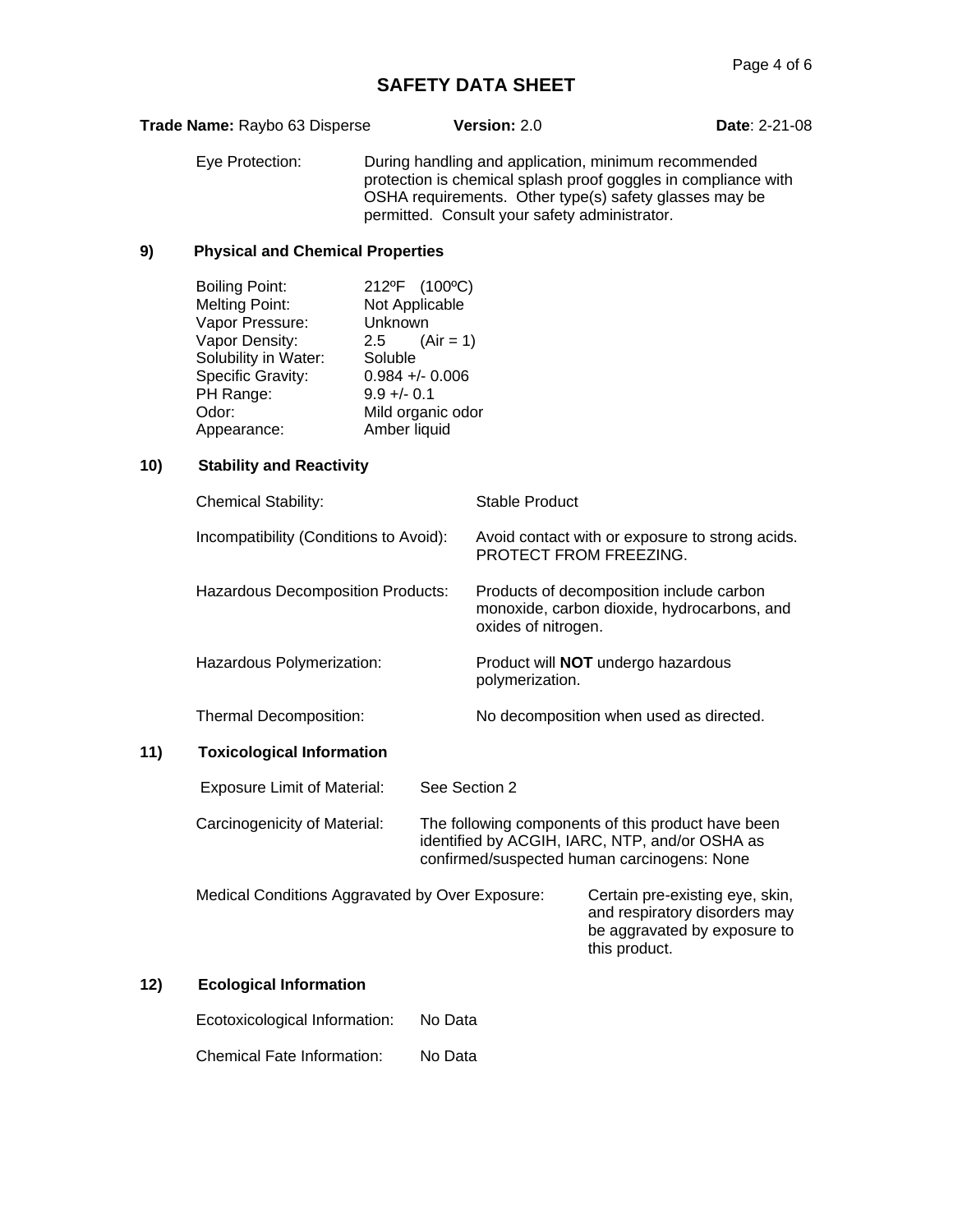| Trade Name: Raybo 63 Disperse |                                | Version: 2.0                                                                                                                                                                                                                                                                                                                                                                                                                                                                                                                                         | <b>Date: 2-21-08</b> |
|-------------------------------|--------------------------------|------------------------------------------------------------------------------------------------------------------------------------------------------------------------------------------------------------------------------------------------------------------------------------------------------------------------------------------------------------------------------------------------------------------------------------------------------------------------------------------------------------------------------------------------------|----------------------|
| 13)                           | <b>Disposal Considerations</b> |                                                                                                                                                                                                                                                                                                                                                                                                                                                                                                                                                      |                      |
|                               | Disposal Information:          | As local regulations may vary, all waste must be<br>disposed of in accordance with federal, state, and local<br>environmental protection regulations. Perform a waste<br>determination. If regulations permit, sodium chloride<br>may be added until the organics precipitate from the<br>water. The water may be processed as industrial waste.<br>Incinerate organics or consign to a hazardous waste<br>facility. Preferably; to minimize waste, use only what<br>you need for the application process. Store product<br>properly for future use. |                      |
| 14)                           | <b>Transport Information</b>   |                                                                                                                                                                                                                                                                                                                                                                                                                                                                                                                                                      |                      |
|                               | Land: USA                      | Corrosive Liquid Basic, Organic N.O.S.<br>(Diethylaminoethanol) 8, UN3267, PGIII, Freight Class<br>85                                                                                                                                                                                                                                                                                                                                                                                                                                                |                      |
|                               | International:                 | Corrosive Liquid Basic, Organic N.O.S.<br>(Diethylaminoethanol) 8, UN3267, PGIII, Freight Class<br>85                                                                                                                                                                                                                                                                                                                                                                                                                                                |                      |
|                               | Marine: IMDG/GGVSee:           | Corrosive Liquid Basic, Organic N.O.S.<br>(Diethylaminoethanol) 8, UN3267, PGIII, Freight Class<br>85, EMS F-A, S-B                                                                                                                                                                                                                                                                                                                                                                                                                                  |                      |
|                               | Air ICAO/IATA:                 | Corrosive Liquid Basic, Organic N.O.S.<br>(Diethylaminoethanol) 8, UN3267, PGIII                                                                                                                                                                                                                                                                                                                                                                                                                                                                     |                      |
| 15)                           | <b>Regulatory Information</b>  |                                                                                                                                                                                                                                                                                                                                                                                                                                                                                                                                                      |                      |
|                               | USA:                           | Consult 29 CFR for applicable OSHA regulations. See Section 2 for                                                                                                                                                                                                                                                                                                                                                                                                                                                                                    |                      |

- permissible exposure limits. See Section 8 for minimum personal protection recommendations. NOTE: Diethylaminoethanol has a ACGIH ceiling of 2 PPM with a skin notation.
- CERCLA: Reportable Quantities (RQ) Not Applicable

| <b>SARA Hazard Categories:</b>                                                                   | Sudden Release of Pressure ()        | Immediate $(X)$ Delay $(X)$ Fire () Reactive () |  |
|--------------------------------------------------------------------------------------------------|--------------------------------------|-------------------------------------------------|--|
| SARA 313 Reportable:                                                                             | Diethylaminoethanol                  | 2.26%                                           |  |
| HAP (Hazardous Air Pollutants) None                                                              |                                      |                                                 |  |
| VOC (Volatile Organic Content):<br><b>Excluding Water:</b><br>Including Water & Exempt Solvent): | $3.14\frac{H}{g}$ al<br>$0.66$ #/gal | $377$ gm/L<br>79 gm/L                           |  |

State "Right to Know": The following states have "Right to Know" laws, which may require user notification of Section 2 ingredients. Consult